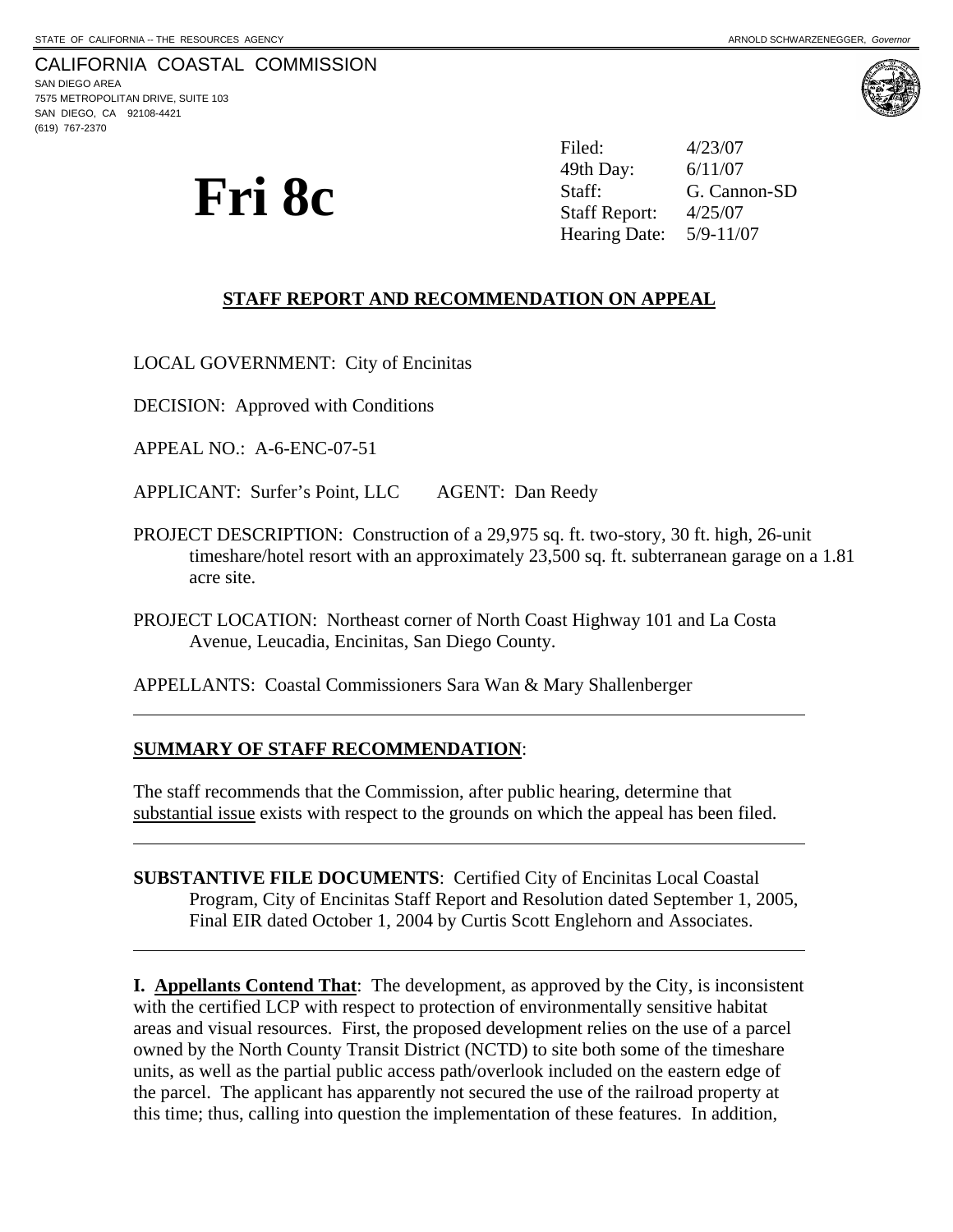potential use of the NCTD parcel may undermine efforts for future double-tracking and/or use of this transit corridor to offset and complement anticipated Interstate 5 corridor proposals that could significantly impact coastal resources. Second, the proposed landscaping plan, contrary to direction from DFG and Commission staff, includes non-native and invasive plant species and trees that could serve as predator perches for raptors. In addition, the City failed to adequately assess and protect historic use by the public of the subject site. Commission staff had recommended a continuous public access loop along the lagoon hillside be provided connecting La Costa Avenue to North Coast Highway 101. Thus, the appellants also claim that the project, as approved by the City, is inconsistent with the public access policies of Chapter 3 of the Coastal Act.

l

l

**II. Local Government Action**: The project was approved, with conditions, by the City of Encinitas Planning Commission on September 1, 2005. Specific conditions were attached which, among other things, require implementation of BMPs and other measures to control erosion and treat runoff from the site, recordation of a deed restriction over steep slopes on the site, a requirement that a minimum of 7 of the 26-units be reserved for exclusive use as traditional hotel units available at all times as transient overnight accommodations and submittal of CC&Rs and a management plan to assure the overnight units are reserved for such and to assure compliance with other length of stay limitations.

**III. Appeal Procedures**: After certification of a municipality's Local Coastal Program (LCP), the Coastal Act provides for limited appeals to the Coastal Commission of certain local government actions on coastal development permit applications. One example is that the approval of projects within cities and counties may be appealed if the projects are located within mapped appealable areas. The grounds for such an appeal are limited to the assertion that "development does not conform to the standards set forth in the certified local coastal program or the [Coastal Act] public access policies." Cal. Pub. Res. Code § 30603(b)(1).

After the local government has taken final action on an appealable project, it must send a notice of that final action (NOFA) to the Commission. Cal. Pub. Res. Code § 30603(d); 14 C.C.R. § 13571. Upon proper receipt of a valid NOFA, the Commission establishes an appeal period, which runs for 10 working days. Cal. Pub. Res. Code § 30603(c); 14 C.C.R. § 13110 and 13111(b). If an appeal is filed during the appeal period, the Commission must "notify the local government and the applicant that the effective date of the local government action has been suspended," 14 C.C.R. § 13572, and it must set the appeal for a hearing no later than 49 days after the date on which the appeal was filed, unless the time limit is waived by the applicant. Cal. Pub. Res. Code § 30621(a), 30625(a).

Section 30625(b)(2) of the Coastal Act requires the Commission to hear an appeal of the sort involved here unless the Commission determines that no substantial issue is raised by the appeal. If the staff recommends "substantial issue" and no Commissioner objects, the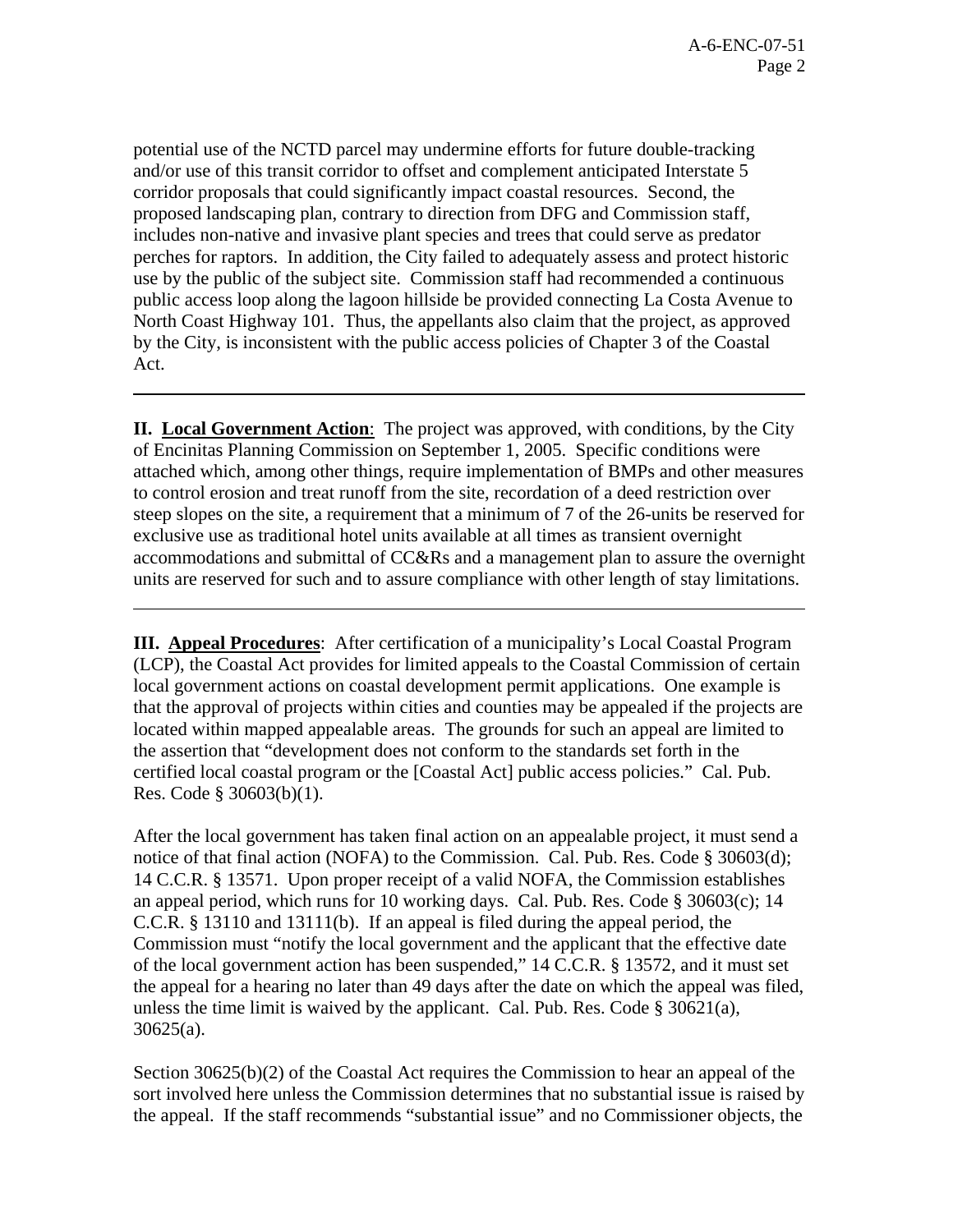Commission may proceed directly to a de novo hearing on the merits of the project then, or at a later date.

If the staff recommends "no substantial issue" or the Commission decides to hear arguments and vote on the substantial issue question, proponents and opponents will have 3 minutes per side to address whether the appeal raises a substantial issue. It takes a majority of Commissioners present to find that no substantial issue is raised. If substantial issue is found, the Commission will proceed to the de novo portion of the hearing either immediately or at a subsequent meeting. If the Commission conducts a de novo review of the permit application, the applicable test for the Commission to consider is whether the proposed development is in conformity with the certified Local Coastal Program.

In addition, for projects located between the sea and the first public road paralleling the sea, Sec. 30604(c) of the Coastal Act requires that, for a permit to be granted, a finding must be made by the approving agency, whether the local government or the Coastal Commission on appeal, that the development is in conformity with the public access and public recreation policies of Chapter 3 of the Coastal Act.

The only persons qualified to testify before the Commission at the "substantial issue" stage of the appeal process are the applicant, persons who opposed the application before the local government (or their representatives), and the local government. Testimony from other persons must be submitted in writing. At the time of the de novo portion of the hearing, any person may testify.

## **IV. Staff Recommendation On Substantial Issue**.

The staff recommends the Commission adopt the following resolution:

**MOTION:** *I move that the Commission determine that Appeal No. A-6-ENC-07-51 raises NO substantial issue with respect to the grounds on which the appeal has been filed under § 30603 of the Coastal Act.*

## **STAFF RECOMMENDATION:**

 $\overline{a}$ 

Staff recommends a **NO** vote. Failure of this motion will result in a de novo hearing on the application, and adoption of the following resolution and findings. Passage of this motion will result in a finding of No Substantial Issue and the local action will become final and effective. The motion passes only by an affirmative vote of the majority of the Commissioners present.

## **RESOLUTION TO FIND SUBSTANTIAL ISSUE:**

The Commission hereby finds that Appeal No. **A-6-ENC-07-51** presents a substantial issue with respect to the grounds on which the appeal has been filed under § 30603 of the Coastal Act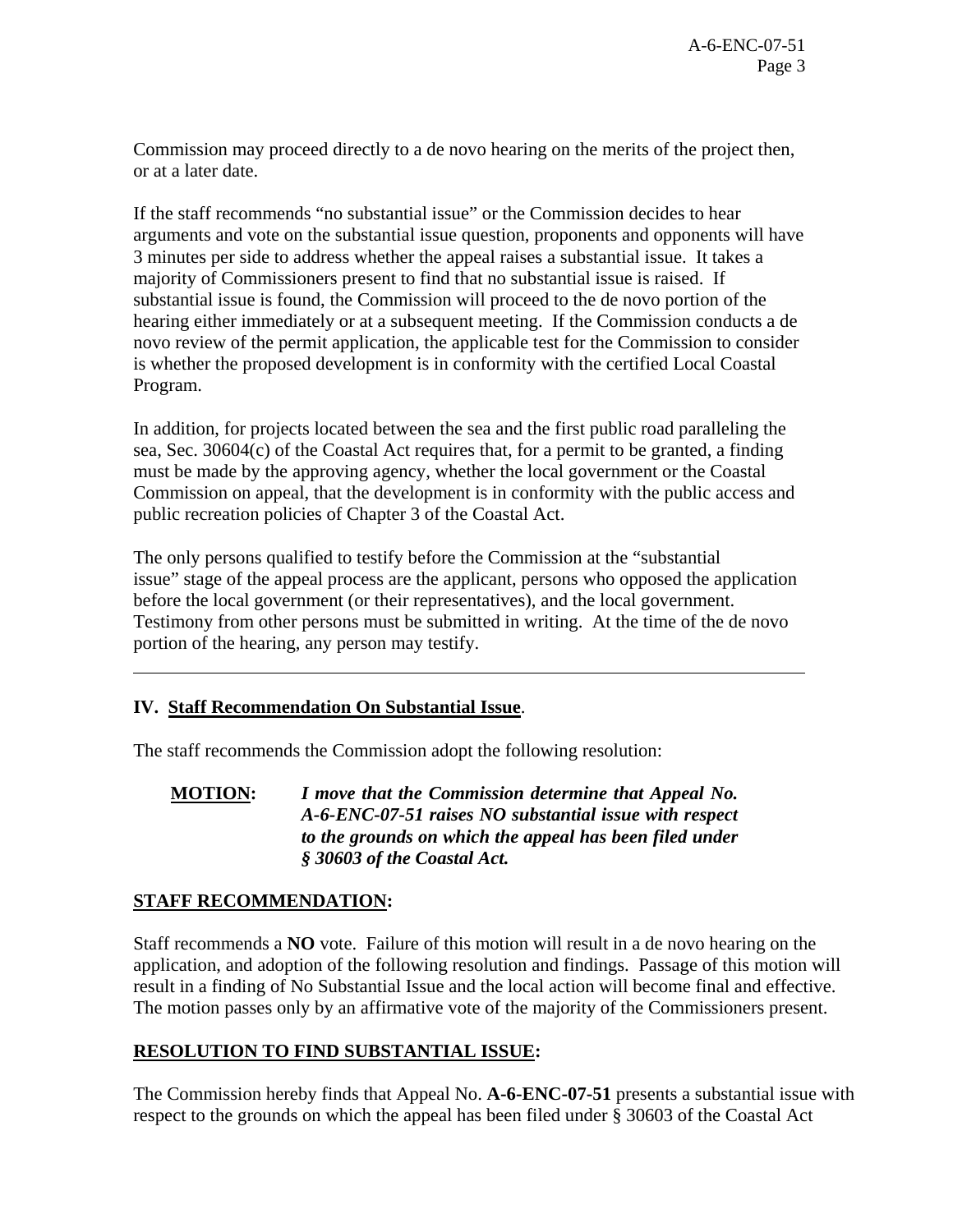regarding consistency with the Certified Local Coastal Plan and/or the public access and recreation policies of the Coastal Act.

# **V. Findings and Declarations**.

l

 **1. Project Description.** The project, as approved by the City, includes the construction of a 29,975 sq. ft., two-story, 30-ft. high, 26-unit timeshare/hotel resort with underground parking for 43 parking spaces. The 1.81 acre vacant site, consisting of 3 parcels, is located at the northeast corner of North Coast Highway 101 and La Costa Avenue in the Leucadia community of the City of Encinitas. One of the parcels is owned by the North County Transit District (NCTD), and includes the existing NCTD rail line that is used both for passenger rail and freight. A portion of the development is proposed to be constructed on the NCTD property, including a proposed access path that leads from La Costa Avenue, north along the railroad tracks to a viewing platform overlooking Batiquitos Lagoon.

The subject site is an inland hillside site overlooking Batiquitos Lagoon. The site extends down a steep north facing slope and includes a small portion of Batiquitos Lagoon. The upper portion of the site has been previously graded, is relatively flat and is devoid of native vegetation. The north facing slope contains a mixture of non-native habitat, interspersed with disturbed upland native habitat and patches of coastal sage scrub vegetation. The lower northwest portion of the site contains a small area of lagoon coastal salt marsh. Surrounding uses includes Batiquitos Lagoon to the north, North Coast Highway 101 and the Ponto State Beach parking lot to the west, the NCTD railroad tracks and a single-family home to the east, and La Costa Avenue and two small office buildings to the south.

The subject review is an appeal of a City approved coastal development permit. As such, the standard of review is the certified City of Encinitas Local Coastal Program. Because the subject site is located between the first public road and the sea, the standard of review also includes the public access and recreation policies of the Coastal Act.

 **2. Environmentally Sensitive Habitat Areas**. The appellants contend that the development, as approved by the City, fails to adequately protect adjacent environmentally sensitive habitat areas (ESHA). The City's LCP contains a number of provisions that require protection of wetlands and other environmentally sensitive resources. Specially, the LCP provisions applicable to the subject development include:

Section 30.34.040 (B) (3) (c) of the certified Implementation Plan states:

All buildings or other improvements proposed to be placed or erected, and all grading activities proposed to be undertaken adjacent to a wetland shall be located so as not to contribute to increased sediment loading of the wetland, cause disturbance to its habitat values, or otherwise impair the functional capacity of the wetland. (emphasis added)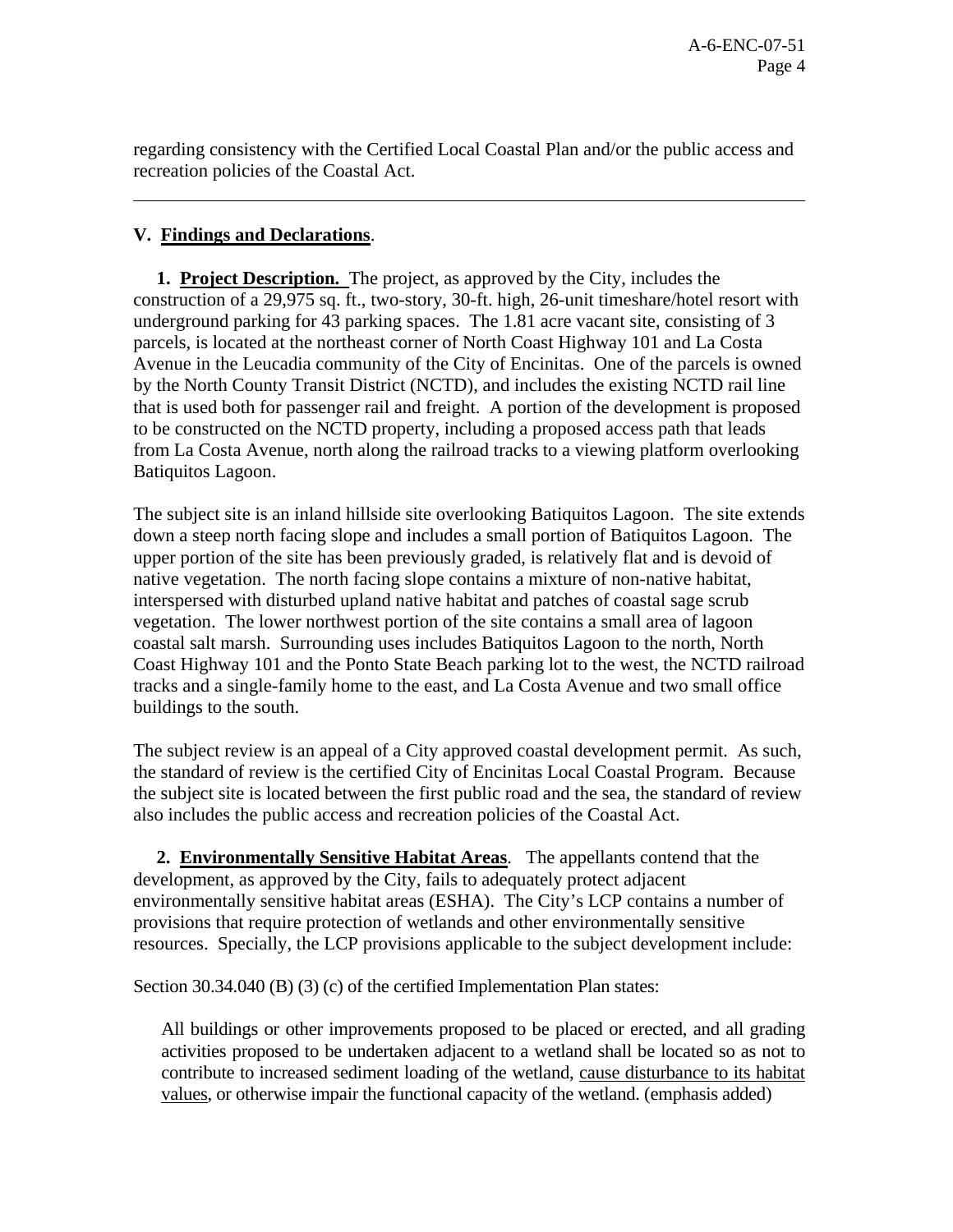In addition, the Resource Management Element of the Land Use Plan contains the following:

GOAL 10: The City will preserve the integrity, function, productivity, and long term viability of environmentally sensitive habitats throughout the City, including kelp-beds, ocean recreational areas, coastal water, beaches, lagoons and their up-lands, riparian areas, coastal strand areas, coastal sage scrub and coastal mixed chaparral habitats. (Coastal Act/30230/30231/30240)

POLICY 10.9: The City will encourage the preservation and the function of San Elijo Lagoon and Batiquitos Lagoon and their adjacent uplands as viable wetlands, ecosystems and habitat for resident and migratory wildlife, by prohibiting actions (subject to the detailed provisions of RM policy 10.6) which:

 $[\ldots]$ 

adversely affect existing wildlife habitats.

As noted above, the subject site is located adjacent to Batiquitos Lagoon and in fact, includes a small portion of the lagoon and its associated salt marsh habitat. Batiquitos Lagoon was approved for enhancement through dredging by the Commission in the early 1990s. As a result of that enhancement, the lagoon mouth remains open year round, providing continuous tidal flushing. Aside from the sensitive native plant communities that occupy the lagoon and its environs, a number of sensitive bird species visit and nest at this lagoon. According to the EIR for the project, both California least terns and western snowy plovers nest within 750 ft. of the project site. Given the sensitive nature of the surrounding area, care must be taken to assure development does not directly or indirectly impact these areas.

The project site does contain a small wetland area at the far northwestern portion of the site. While the proposed development will be located greater than 125 ft. from the identified wetlands and the north facing slope leading down to the lagoon has been placed in open space by the City, the landscape plan approved by the City includes extensive use of invasive plant species (Myoporum Laetum) throughout the development site and specifically along the top of the slope overlooking Batiquitos Lagoon. In addition, the landscape plan approved by the City includes the use of King Palms in the areas adjacent to the top of slope. These trees have been identified by the California Department of Fish and Game as a concern because they can serve as a predator perch for raptors that prey on the terns and plovers that nest in the lagoon below. Approval of the development utilizing invasive plant species and trees that serve as predator perches could adversely impact the adjacent lagoon and its identified sensitive biological resources, inconsistent with the above-cited LCP provisions.

Another issue raised by the development relates to the applicant's lease of NCTD property to accommodate the development. As noted above, a single line of railroad tracks exists along the eastern boundary of the property and a portion of the subject site is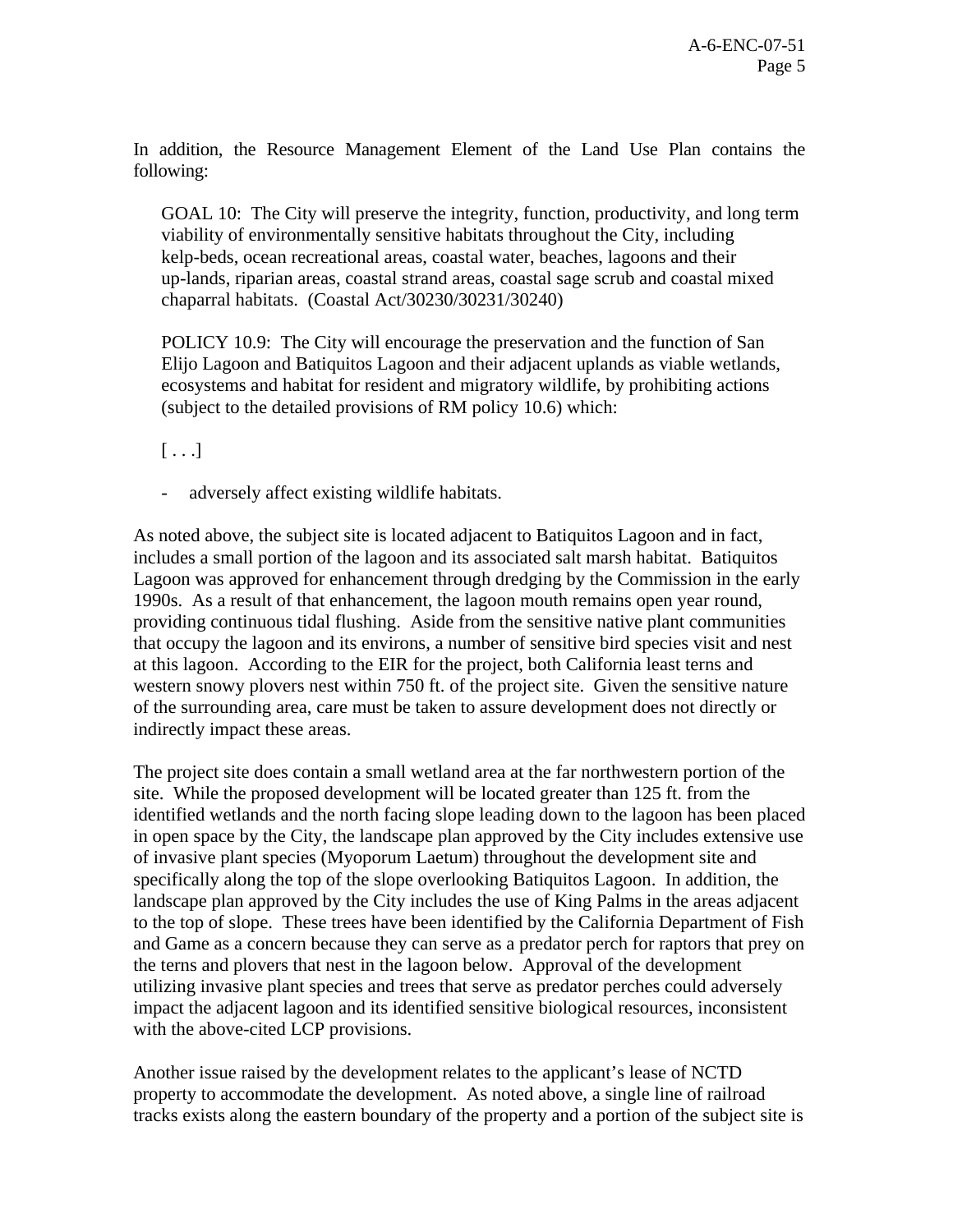owned by NCTD and will be leased by the applicant. The applicant is proposing to construct several of the proposed units and the public path on the property leased from NCTD. The appellants assert that by allowing development to occur on NCTD property, there is a concern that the development may affect the ability of NCTD to construct double-rail tracks at this location in the future. Currently, the distance between the subject development and the residence to the east is minimal. With the addition of the timeshare development within the NCTD right-of-way, the concern is raised that there will not be adequate room to accommodate a double track and thus NCTD may be precluded from providing double-tracking at this location. This raises a public access and resource concern because if this development impedes future double-tracking at this location, it may preclude the opportunity to increase passenger rail service as an alternative form of transportation, resulting in greater demands to widen, among others, Interstate 5, which could have significant adverse impacts on environmentally–sensitive habitat areas. Therefore, the development raises a substantial issue with regard to protection of ESHA.

 **3. Protection of Public Access & Visual Resources**. The appellants assert that the development, as approved by the City, fails to adequately address the protection of public access or views. The City's LCP contains several provisions that address protection of scenic visual resources. Specifically, the Resource Management Element of the LUP includes:

GOAL 4: The City, with the assistance of the State, Federal and Regional Agencies, shall provide the maximum visual access to coastal and inland views through the acquisition and development of a system of coastal and inland vista points. (Coastal Act/30251)

POLICY 4.1: The following Vista Points and others will be acquired and developed, as feasible:

 $[ \ldots ]$ 

- Highway 101, north of La Costa Avenue

 $[\ldots]$ 

POLICY 4.4: The system of Vista Points will provide for the differing needs of automobile, bicycle, and pedestrian users, and will recognize as a recreational resource, the function of Vista Points as facilities for the passive, and occasionally remote enjoyment of the coastal and inland view. (Coastal Act/30251/30212.5/30210)

POLICY 4.7: The City will designate the following view corridors as scenic highway/visual corridor viewsheds: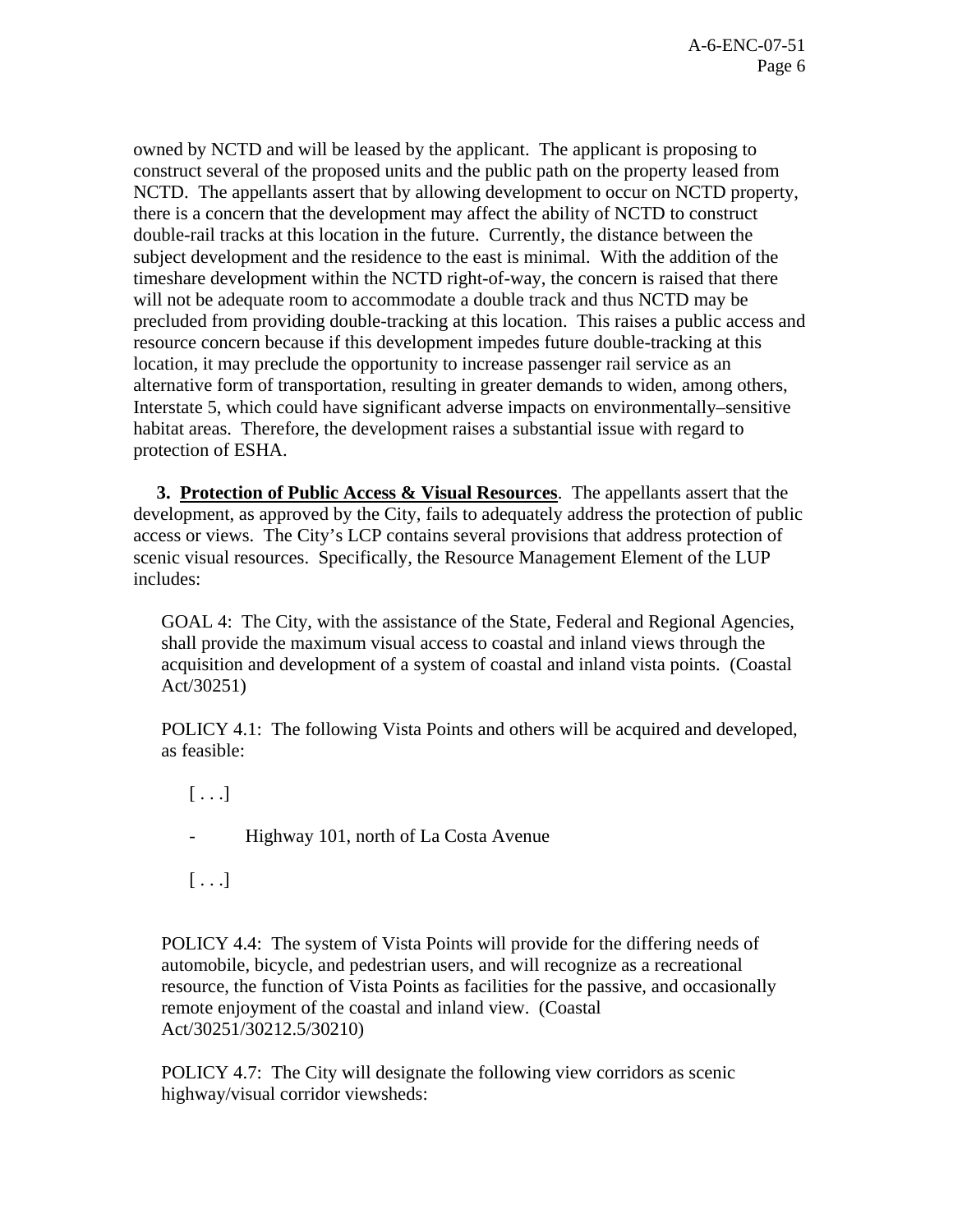$[ \ldots ]$ - Highway 101, La Costa Ave. to South Carlsbad Beach  $[\ldots]$ 

In addition, because the project site is located between the sea and the first coastal roadway, the development must also be consistent with the public access and recreation policies of the Coastal Act. Applicable Coastal Act provisions are as follows:

### **Section 30210**

In carrying out the requirement of Section 4 of Article X of the California Constitution, maximum access, which shall be conspicuously posted, and recreational opportunities shall be provided for all the people consistent with public safety needs and the need to protect public rights, rights of private property owners, and natural resource areas from overuse.

### **Section 30211**

Development shall not interfere with the public's right of access to the sea where acquired through use or legislative authorization, including, but not limited to, the use of dry sand and rocky coastal beaches to the first line of terrestrial vegetation.

#### **Section 30212**

 (a) Public access from the nearest public roadway to the shoreline and along the coast shall be provided in new development projects except where:

 (1) it is inconsistent with public safety, military security needs, or the protection of fragile coastal resources,

(2) adequate access exists nearby, or,

 (3) agriculture would be adversely affected. Dedicated accessway shall not be required to be opened to public use until a public agency or private association agrees to accept responsibility for maintenance and liability of the accessway.

As noted previously, the subject site is located adjacent to Batiquitos Lagoon. The subject site is currently vacant and provides expansive views of Batiquitos Lagoon, Ponto State Beach and the Pacific Ocean. Currently, there are public views of the ocean available to motorists across the subject site as they travel westbound on La Costa Avenue. With approval of the subject development, these views will be lost. In addition, the subject development will be visible from offsite locations including the beach, the public trail that runs along the north side of Batiquitos Lagoon, Interstate 5 and North Coast Highway 101. As approved by the City, though, the project does include a design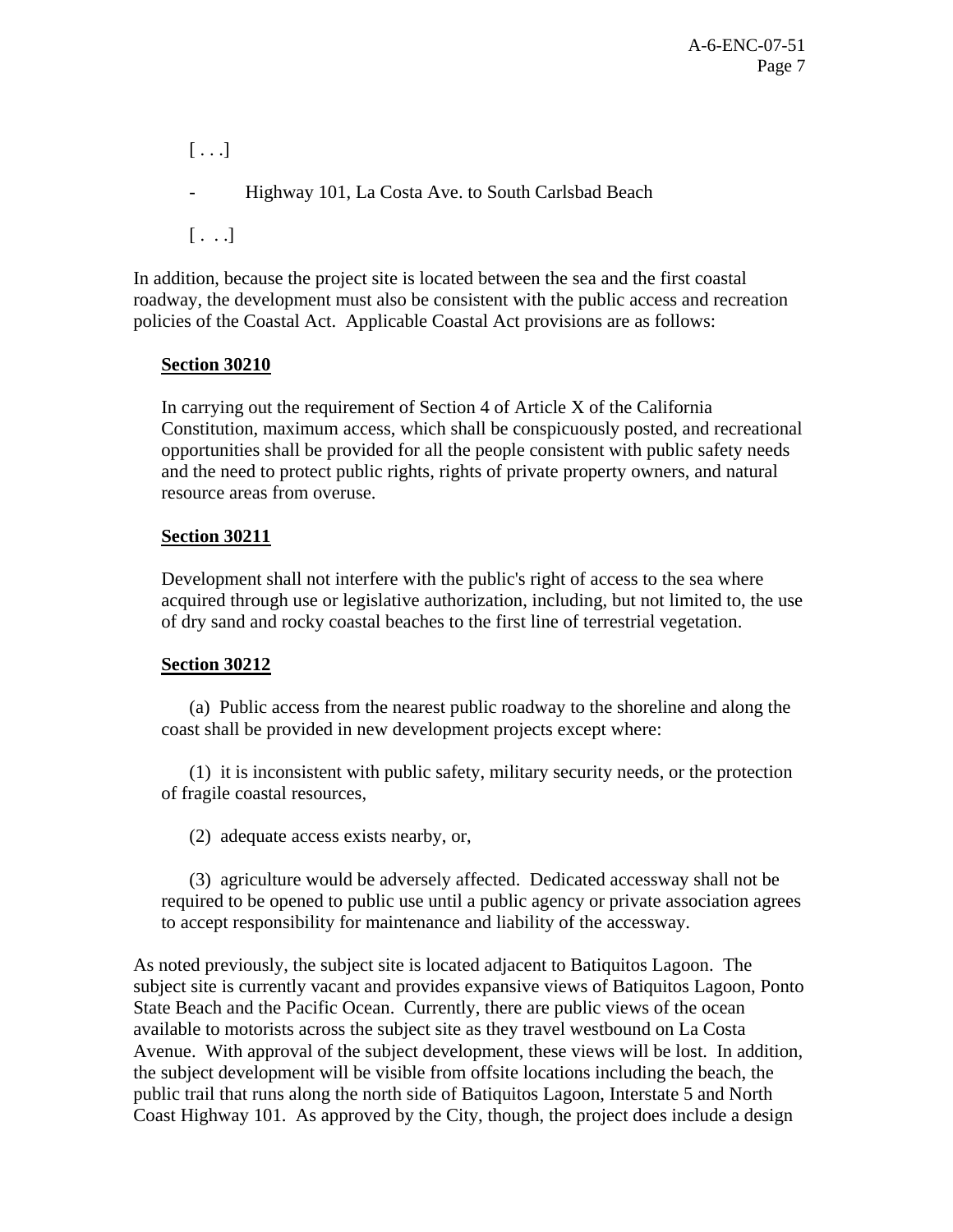that breaks the development into several buildings to help reduce the appearance and mass of the development and is setback at least 25 ft. from the top of the slope and includes landscaping to help screen and reduce the visibility of the structures as seen from these offsite locations.

More significant, however, is that the City failed to adequately address protection of public access across the site and public views from the site itself. While the development does include an improved public trail that runs along the eastern edge of the development next to the NCTD railroad tracks, terminating at a public overlook at the top edge of the slope, the City failed to address what appears to be evidence of historic public use of the site. In looking at aerial photographs of the site, there is clear evidence of a well worn trail that runs not only along the railroad tracks where the proposed trail is located, but also from North Coast Highway 101 across the site along the top of the slope. The City's action did not require the public trail to be provided along the top of the bluff. Instead, the City approved the trail next to the railroad tracks on NCTD property and required that if the applicant's lease with NCTD is ever terminated, then access equal or better to the approved access shall be provided. Given the significant impacts on public views of the lagoon and ocean that will result from construction of the 26-unit resort, what appears to be evidence of historical public use of the site and the significant views provided from this location, the City should have required adequate mitigation in the form of a continuous public access trail/linkage along the top of the slope as well as the trail that parallels the railroad tracks. In not requiring this mitigation, the City's approval is not consistent with the above cited LCP provisions to provide "…maximum visual access to coastal and inland views." In addition, by failing to address historic public use of the site along the top of slope, the City failed to assure adequate protection of public access.

In summary, the development approved by the City is inconsistent with several provisions of the certified LCP as well as the public access and recreation policies of the Coastal Act in that ESHA may be impacted, historic use of the site by the public for access and viewing has not been adequately addressed and public views have not be protected. Therefore, the City's action raises a substantial issue regarding consistency with the requirements of the LCP and the public access and recreation policies of the Coastal Act as asserted by the appellants.

(G:\San Diego\Reports\Appeals\2007\A-6-ENC-07-51Surfer's Pt SI.doc)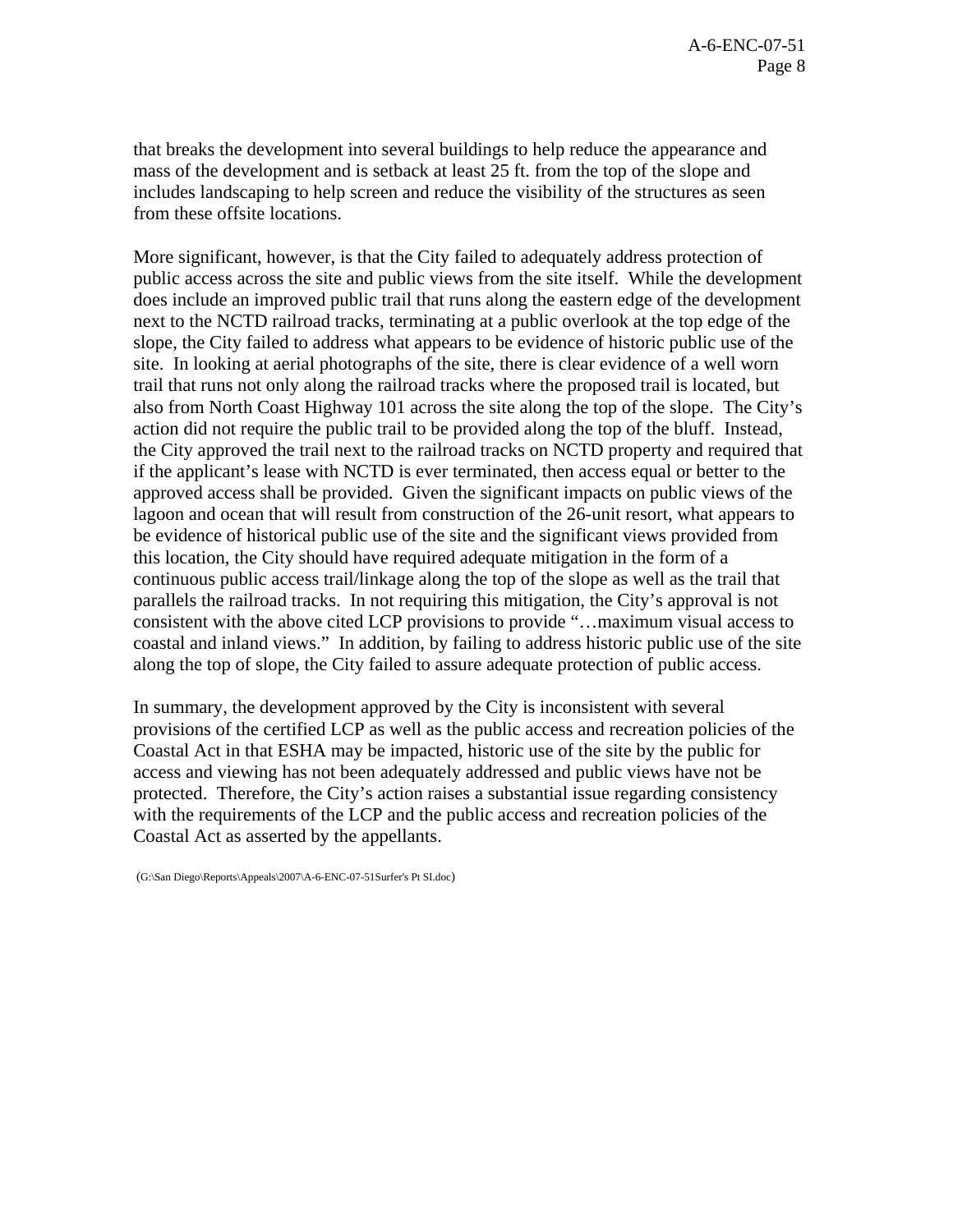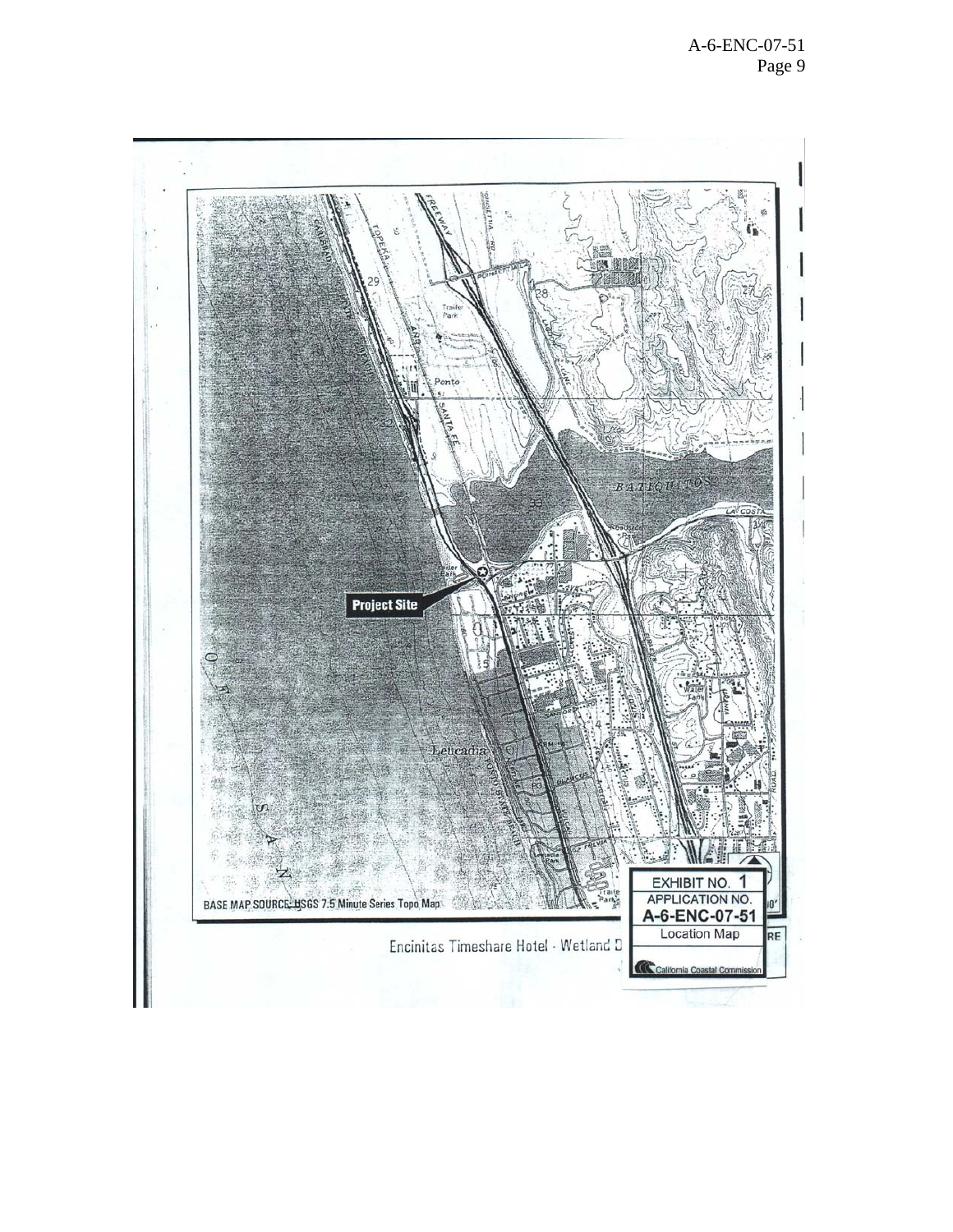